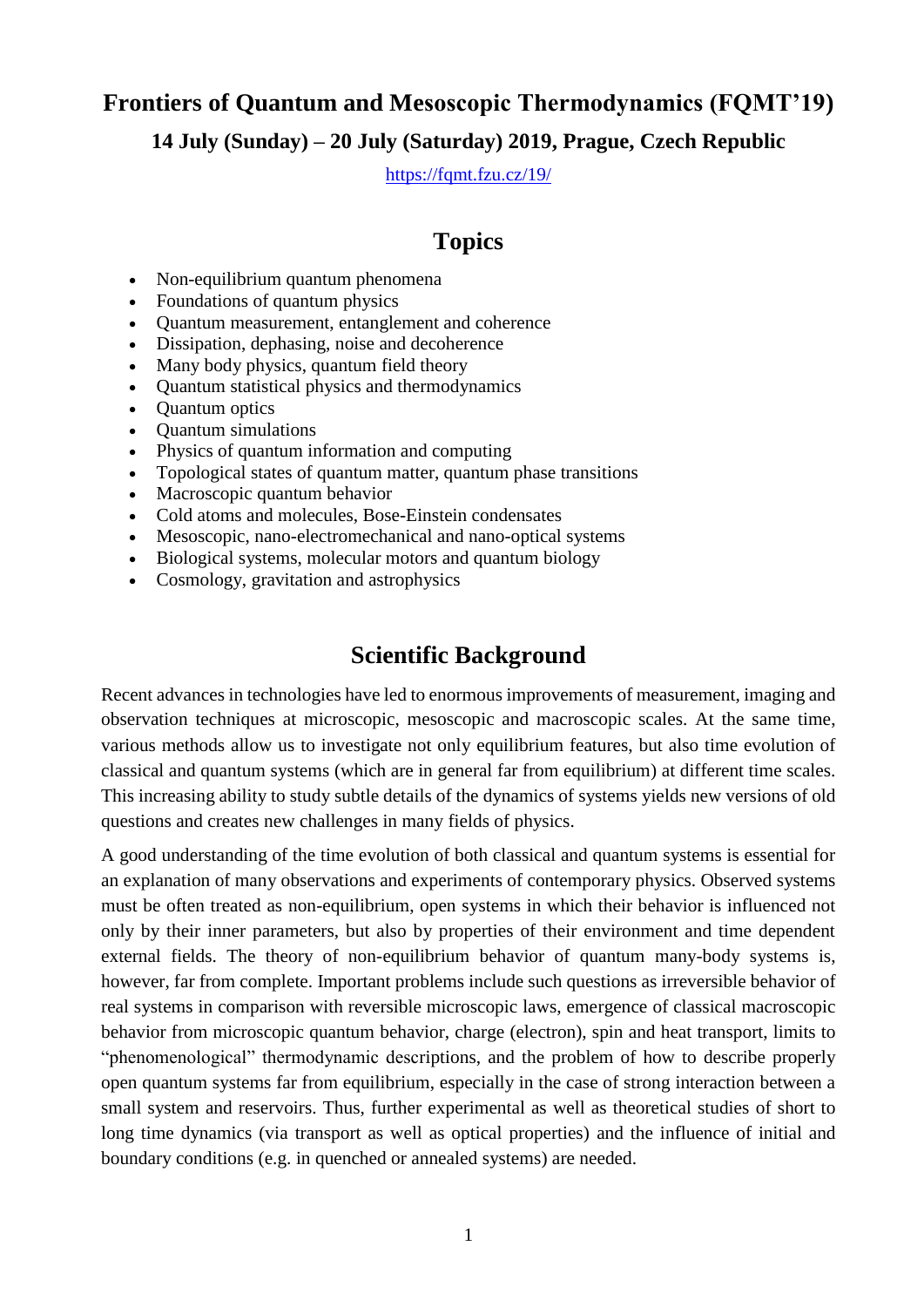Mesoscopic systems are of special importance for these studies. Various systems, of natural and artificial origin, can exhibit mesoscopic features depending on inherent inner parameters and interactions with their environment. Typical mesoscopic systems are of nanometer size, enabling fast developing nanoscale technologies for the preparation of structures with well defined inner parameters, providing an enormous diversity of systems subject to interaction with the external environment. Nanoscale structures include not only very small artificially prepared structures, but also structures occurring in living cells, as for example complex molecules, proteins and molecular motors.

Such systems are on the borderline between different disciplines (i.e., physics, chemistry, and biology) where the dynamic behavior of these systems and corresponding various methods of their description (individual and statistical, microscopic and macroscopic, classical and quantum) meet. These (often open) systems are commonly dominated by quantum effects, by topology of their structures and states, and by strong interactions with their environment. Due to their position between the macro and micro world, these systems exhibit many surprising phenomena which can lead to a better understanding of quantum mechanics, many-body physics, and the relation between classical and quantum behaviors by sensitive choice of parameters. The development of theoretical concepts for their description and reliable experimental methods is of great importance for investigating these systems, testing theories and designing new nanostructures with well defined, desired behavior. They can be studied by methods of condensed matter physics and quantum optics in such detail that affords a deeper understanding of quantum physics, as represented by quantum interferences, entanglement, the uncertainty principle and quantum measurement processes.

Another challenging problem is stochastic behavior of such systems caused either by innate features of the systems or by noise related to the studied systems being open. Studies of quantum and temperature fluctuations, as well as quantum noise, dephasing and dissipation are of key importance, since these phenomena are closely related to the performance and the reliability of both artificially created nano-devices as well as natural "engines", as are for example molecular motors and processes in cells in general.

Non-equilibrium processes and the system's environment play a decisive role in living organisms and there are many questions to be answered before we fully understand the laws which govern the performance of the nanometer structures which are essential for life. In this regard, it appears one of the necessary conditions for the proper performance of cells is that their dynamics be based on far from equilibrium states and related nonlinear, non-equilibrium transport. There are also questions about the role of quantum physics in the behavior of various systems which are essential for living organisms, i.e., under which circumstances quantum effects, coherence, fluctuations and noise can influence a cell's functions.

Behavior of molecular motors is associated with more general considerations related to thermodynamics and the use of various mesoscopic structures. Among the central themes of classical thermodynamics are the concepts of "temperature", "system", "reservoir", and "engine". Due to quantum features of mesoscopic systems, it is necessary to deal with quantum thermodynamics to discuss possible quantum pumps, heat engines or refrigerators based on features of mesoscopic (molecular) systems. The task of quantum thermodynamics is to provide a good "phenomenological" frame for the "macroscopic" description of open mesoscopic systems coming